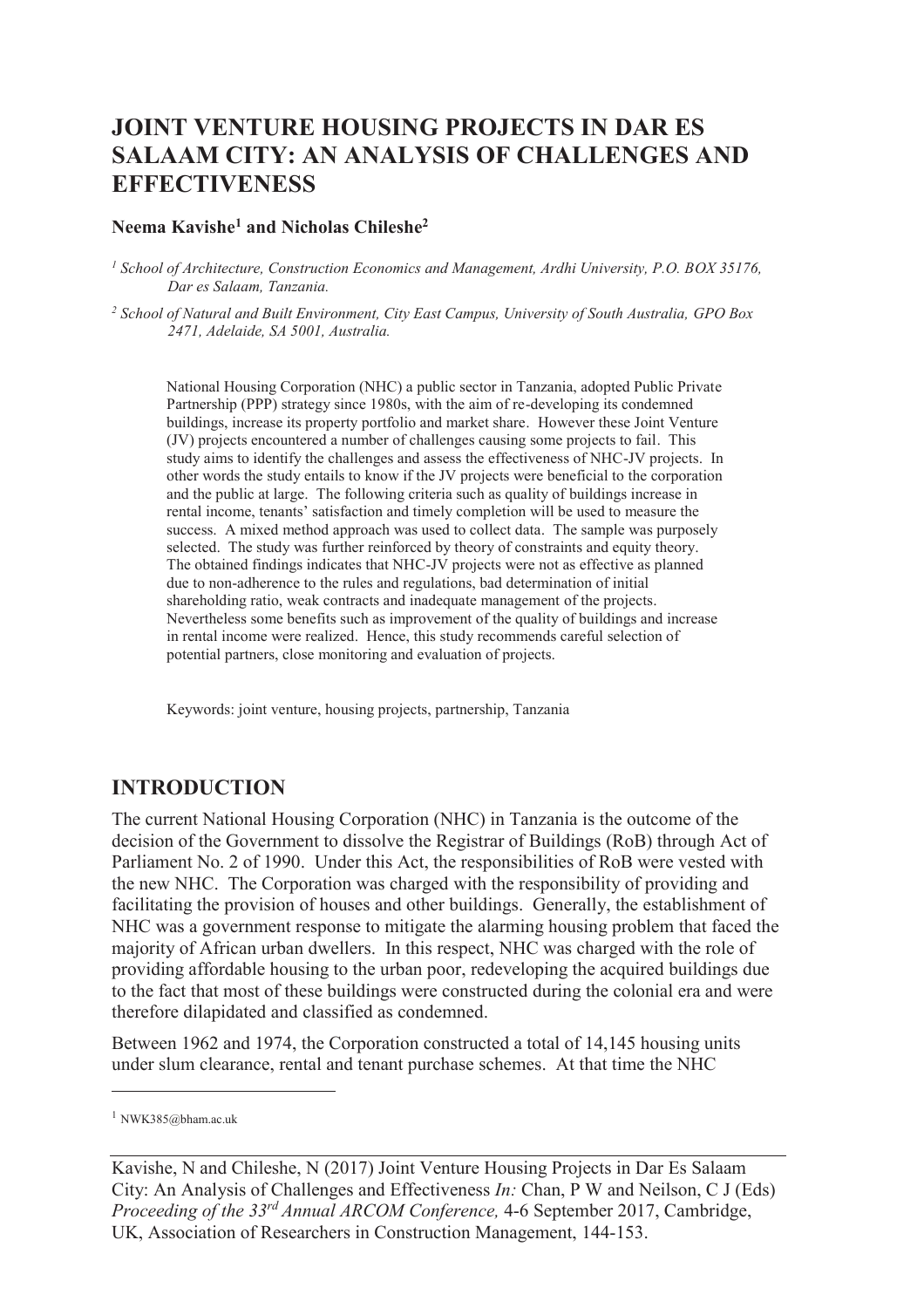financed its projects through various ways including, Government subventions, grants, equity funds and loans. Between 1975 and 1989, the NHC managed to construct 1,894 housing units. This decrease was attributed to the government budget decline, increased construction costs and high inflation rates that resulted from economic crisis. The figures indicate that the contribution of NHC to the housing sector after 1974 was not significant. Consequently, the units constructed were very few as compared to the population influx of people in urban (Kavishe, 2010).

In Dar es Salaam, for instance, most of the buildings in the city centre were proxy to condemnation and others including Alcove premises were condemned which means they were unfit for human habitation (Maagi, 2010) The run-down buildings in urban centers made the area look ugly. Furthermore in 1992, the government issued Circular No. 1 which required public parastatals to operate commercially (NHC, 2006) Thus, no more subsidies were given to NHC. Hence, the above reasons stirred NHC to adopt Joint Venture (JV) strategies as a means of redeveloping its estate. Therefore this study seeks to identify the existing challenges and assess the effectiveness of these projects in order to reveal if they were beneficial to NHC and the public at large.

## **Historical Context of NHC's Joint Venture Projects**

#### *(a)Before the Repeal of the 1971 Acquisition Act (1980 - 1990)*

The strategy for redeveloping prime plots hosting condemned buildings in partnership with potential real estate investors was initiated by the defunct RoB during the 1980s. This institution devised a public- private partnership in this endeavour. Later on the strategy also involved buildings which were no longer in conformity with best land uses. During this period a number projects were implemented. However, at that time there was no clear JV policy to guide them. As such, the terms and conditions for participation in these undertakings varied from one project to another depending on the cost magnitude of an individual project. To a greater extent, the terms and conditions were holistic, governed by trust between partners.

#### *(b)After the Repeal of the 1971 Acquisition Act*

After the repeal of 1971 Acquisition Act, and the enactment of the NHC Act No.2 of 1990 at the time when investor's confidence in economic liberalization was gaining roots, there was increasing pressure from private investors seeking to invest in commercial property development in partnership with NHC. The influx of prospective investors necessitated the need to have guidelines/policy that would spell out terms and conditions of participating in JVs with NHC. Hence, the first version of the JV policy was approved by NHC Board of Directors on June 11, 1993 (Kavishe, 2010 and Maagi, 2010). Henceforth, the Board of Directors had a mandate to make improvements on this policy whenever such a need arises. Since then the NHC has executed a substantial number of projects under JV strategy currently recorded as 187 projects (Maagi, 2010).

However, the decision of NHC to enter into JVs with the private sector for redeveloping its plots has raised an alarm among the members of the public as to whether NHC adequately benefits from this arrangement. Similarly, widespread delays in completion of projects are another point which raises questions as to whether NHC benefits from such projects. The society also goes further to query whether the projects have significant impact on real estate development sector. It is along these lines that, this study intends to examine the JVs challenges and their effectiveness.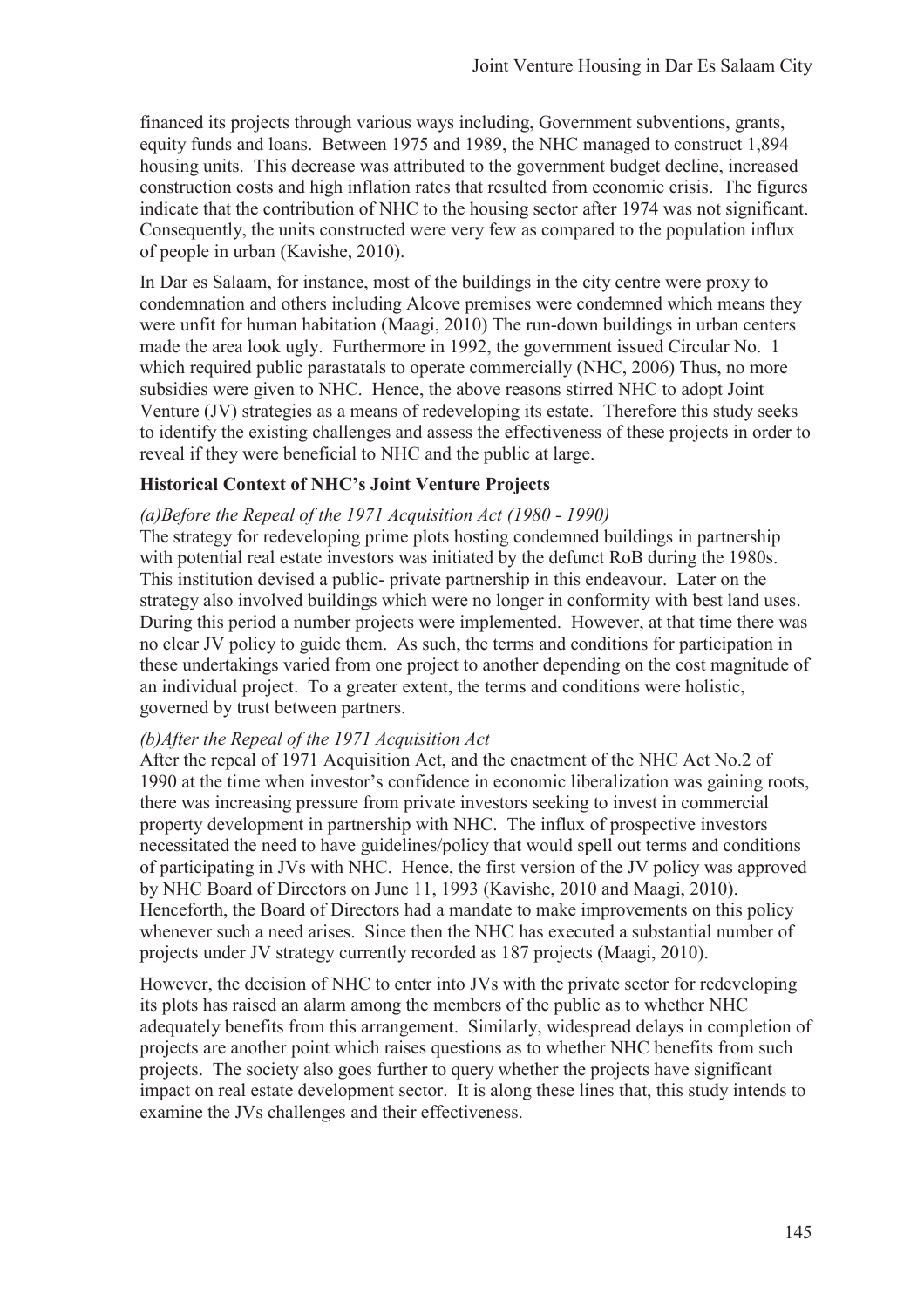# **THEORETICAL FRAMEWORK**

Considering the widespread delays in completion of projects experienced by NHC-JV projects alongside other challenges, Theory of Constraints (TOC) and Equity theory provides the theoretical departure of this study. According to Mabin (1990) the major component of the TOC is the Thinking Processes (TP) because it provides a road map for change by addressing three major questions; (1) What to change (2) To what to change to (3) How to cause the change. Equity theory refers to a situation where a partner assesses its own inputs and returns against the other partner's in an alliance Adams (1965 cited in Zhang and Jia, 2010) and Scheer *et al*., (2003). If a partner notices some inequity in the relationship will respond negatively.

## **LITERATURE REVIEW**

JVs has been referred to as the collaboration of at least two organisations or business with the aim of sharing resources, knowledge and risks in order to accomplish mutually agreed objectives (Abd-Karim *et al*., 2014) The JV partners considered in this study come from different sectoral background and these are public and private sector. A study by Li *et al*., (2005) acknowledged JVs as a type of Public Private Partnership (PPP) For instance a recent study by Akintoye and Kumaraswamy (2016, p.6) defines PPPs as "joint ventures in which business firms co-operate". But it is worth noting that not all JVs are PPPs.

Drawing from previous studies JVs have become popular for a long time both in developed and developing countries (Adnan, 2008 and Ma and Voo (2014) Likewise a study by Hong and WM Chan, (2014) confirmed that, over the past two decades there is an apparent growth of research on JVs due to their increasing popularity. Growths of technology, access to new markets, competitive challenges, government policy, business capacity, or economies of scale have formed part of the increasing JVs (Adnan and Morledge 2003 and Abd-Karim *et al*., 2014).

A comparison study undertaken by Ma and Voo (2014) identified four major reasons for establishing JVs in Malaysia including sharing of risks, resources, experience and the transferring of technology and knowledge whereas in Australia three reasons were identified including; transferring of technical expertise, sharing of resources and attaining financial support. In Tanzania the major reason for the NHC to form JVs with the private sector was mainly lack of funds to redevelop their condemned properties and the fear of losing their condemned properties (Maagi, 2010 and Kavishe and An 2016) Experiences from other countries demonstrate that the struggle for promoting land market, meeting housing demands for different group of people especially deprived ones, improving public services and enhancing the private sector in promoting property markets are among the reasons which influence creation of JVs (Sengupta, 2006) It is observed that reasons for creating JVs in the real estate sector may vary locally, regionally or nationally depending on the projects goals.

Since JVs involves two or more different organizations with different values and culture, managing and monitoring of such projects and sharing decision making makes them difficult and very challenging (Adnan and Morledge, 2003) A review of literature has identified a number of studies which have reported on the challenges leading to poor performance in JVs (Minja *et al*., 2013; Abd-Karim *et al*., 2014; Ma and Voo, 2014) For example, a comparative study between Malaysia and Australia demonstrated that, "difference in organization policies", "lack of mutual understanding between partners", "inconsistent management styles" and "lack of mutual agreement upon conflict resolution mechanisms are the key challenges in JVs (Ma and Voo, 2014) Whereas within the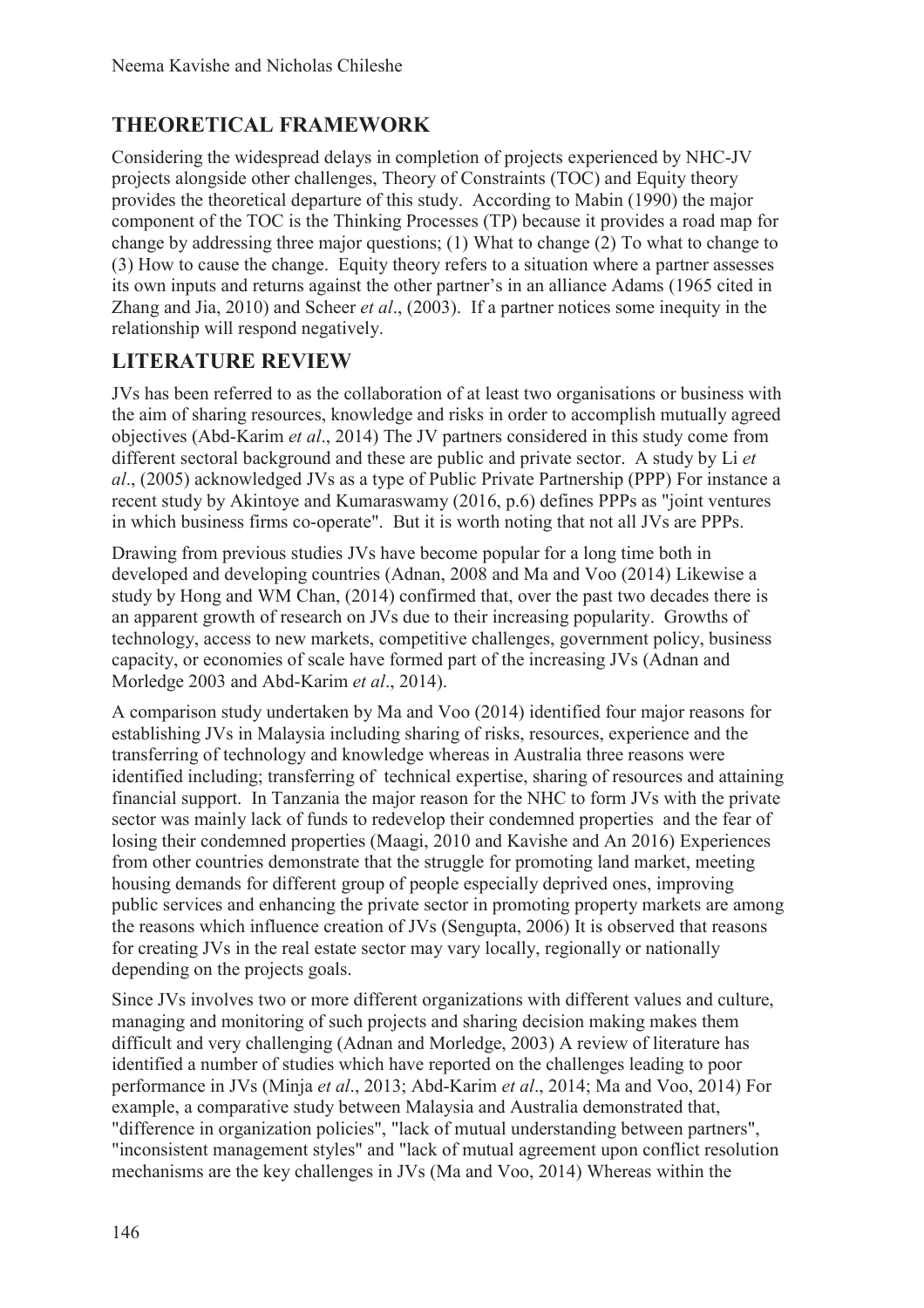Tanzanian context Minja *et al*., (2013) identified the following as top three ranked challenges "identification of possible risks", "inability to interpret JVs agreement" and "operations by different contractors". A recent study by Abd-Karim *et al*., (2014) admitted that "conflicts" is the main cause of failures in JVs. Additionally Mahmud and Zhi, (2009) identified 'obstruction', 'multiple or differed objectives', 'inadequate communication and coordination', 'governmental policies' and 'basis for determining ownership'. To summarise on the identified challenges, it is noted that human related issues (conflicts, incompatibility, disagreement, and poor communication) appear as the key challenges. Additionally, these challenges imply that, poor project management skills and partnership skills are the root causes.

Since the study also assess the effectiveness of the NHC-JVs, it is therefore important to consider factors contributing to JVs success. Numerous studies (Famakin *et al*., 2012; Vivek and Richey, 2013; Ma and Voo, 2014; Alrashdan and Almujamed, 2017) have identified that partner selection, regulatory compliance, mutual commitment, trust and understanding, communication, compatibility of objectives; equity, appropriate risk allocation and management are key conditions to the JVs success.

# **RESEARCH METHODOLOGY**

The perspective of TOC as stated in section 1.2 support the need to undertake this study as it provides a road map for change. The aim of the study is to identify the challenges facing the NHC-JVs and assess their effectiveness. Therefore, to obtain the targeted information a convergent parallel (concurrent) mixed method approach was adopted. Questionnaire survey and semi structured interviews were used to collect data. The goal was to obtain different but complementary data to answer a single research question. The justification for adopting the mixed method approach is nested within its ability of increasing the validity and reliability of the results (Easterbrook *et al*., 2008) and through offsetting the weakness of each tool (Kothari, 2004) The collected data was analysed independently and both the quantitative and qualitative methods had the same priority status (Molina-Azorin 2007).

Measure of central tendencies was employed to questionnaires and content analysis was used for interviews. Purposive sampling was adopted in order to obtain stakeholders involved in the NHC JVs projects in Dar es Salaam City. Also this approach has been widely adopted in public private partnership (JVs) research studies see (Zhang, 2005, Osei-Kyei *et al*., 2017) The rationale for choosing Dar es Salaam as the study area includes: accessibility to conduct survey in order to obtain required data; also about 60 per cent of JVs projects, and NHC head offices are located in Dar es Salaam. Therefore the targeted population included NHC staffs who have participated in the JVs projects, NHC private partners and tenants. With the help of the NHC-JVs manager a total of 187 projects were identified but these were into different stages, 29 were completed, 48 were under construction, 100 were under preparation whereas 10 were stalled. However, in order to accurately answer the research questions only the completed projects were studied.

## **Population Sample**

Out of 25 questionnaires sent, 18 were returned as seen on Table 1 below. Responsive responses came from 1 Engineer, 8 Architects and 9 Quantity Surveyors who are construction related professionals thus enhancing the validity and reliability of the data. Tenants had poor survey response, some claiming to misplace the questionnaires and others not getting the time to respond. Therefore 4 tenants preferred to be interviewed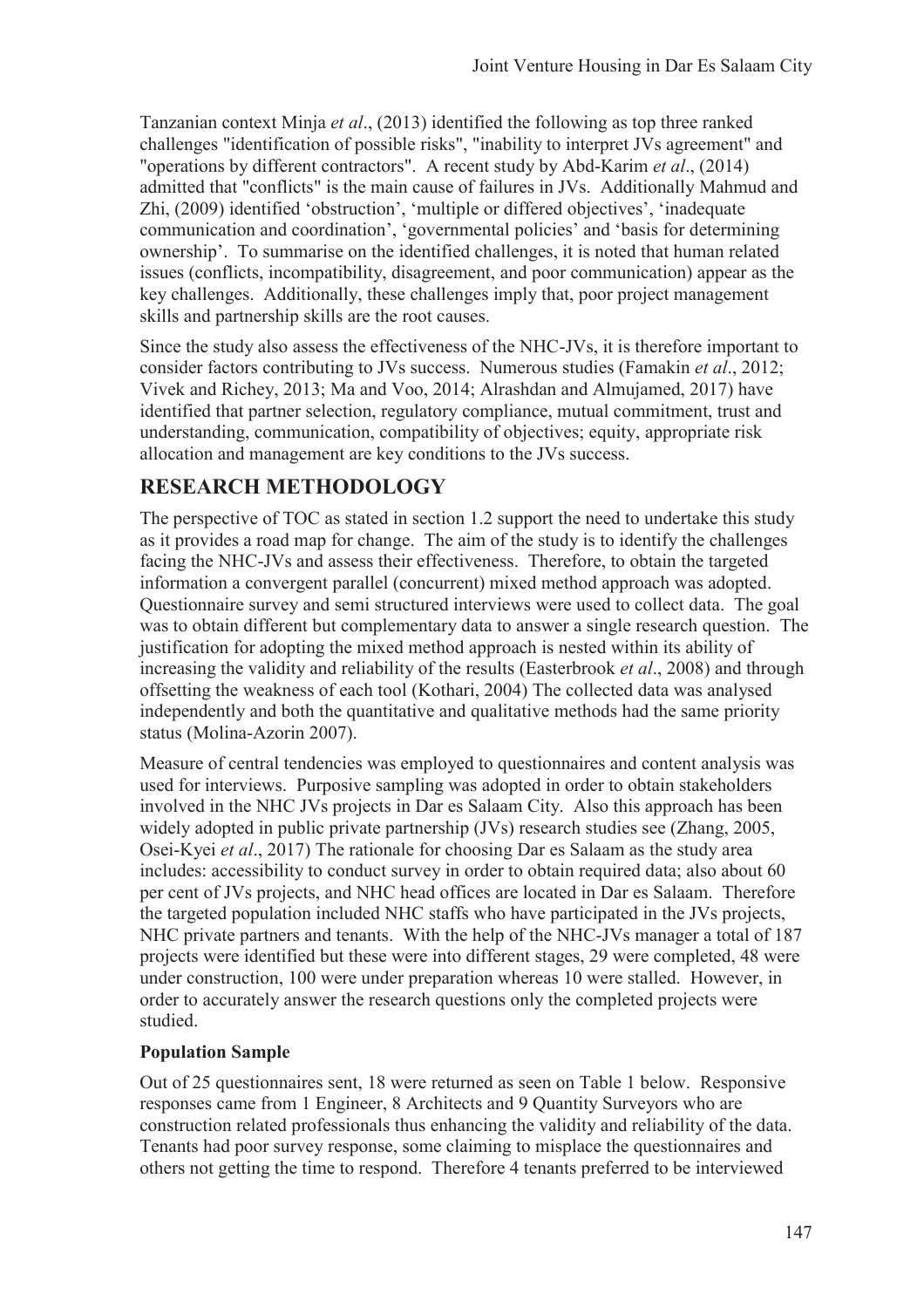after several follow ups were made. Other interviewees were selected from the management staff of the NHC and private sectors. Due to private partners confidentiality aspects, only 6 agreed to take part and preferred the interview approach. While the questionnaire participants were NHC staff involved in similar projects and tenant of these NHC-JVs. The sample involved respondents of various levels of education attained, relevant working experience and positions at their work places. These characteristics were important as different categories of respondents might have different views based on levels of education, experience or work positions. The profiles of interviewees according to their positions were as follows: from the public sector interviewee A was a JV manager, B was a regional manager, C and D were JVs coordinators. From the private sector all 6 (E through J) interviewees were company owners (Managing directors) These position levels demonstrate that all interviewees were at management level and provided vast depth of knowledge on project management. Additionally their experience in managing JVs ranged from 5 to 20 years. This profile tells us that, respondents were qualified to provide the answers and hence enhancing the validity of the findings.

|  |  |  |  | Table 1: Summary of respondents |
|--|--|--|--|---------------------------------|
|--|--|--|--|---------------------------------|

| Respondents    | Questionnaires       | <b>Interviews</b> |    |  |
|----------------|----------------------|-------------------|----|--|
|                | Distributed Received |                   |    |  |
| Public sector  | 20                   | 17                |    |  |
| Private sector | $\theta$             |                   | 6  |  |
| <b>Tenants</b> |                      |                   |    |  |
| Total          | 25                   | 18                | 14 |  |

## **FINDINGS**

#### *Challenges facing the implementation of NHC joint ventures*

In response to the question about the status of the NHC-JV projects, it was specified that during the survey period NHC had a total of 187 JV projects which were into different stages: 29 were completed, 48 were under construction, and 100 were under preparation whereas 10 were stalled due to various reasons. This status clearly indicates the existence of challenges to its performance. Through open ended question respondents were further asked to identify the barriers inhibiting the delivery of NHC-JV projects from their experience point of view. These challenges were listed:

## *JV Policy flaws and loopholes*

The 2006 policy of NHC requires the partner to finance the project 100% while NHC contribution is limited to the project land which accounts for only 25% of the project costs. This blanket of 25% applies to all projects as NHC shares regardless of the magnitude and locality of the project. 60% of questionnaire respondents and all interviewees (n=4) from NHC admitted that, "JV Policy did not consider the valuation of land in determining NHC shares in JVs projects. Therefore 75:25 ratios were used to all projects regardless of the size and locality of the project". Also interviewee J who was a lawyer by profession stressed that, "NHC-JVs policy was inadequate because NHC is entitled to hold a 50% share in projects requiring big cash outlays, which NHC could not afford to finance. However, the policy stipulated for, NHC to start with minority shares of not less than 25% but with the right to acquire another 25% after 12 years. It was then revealed that some contracts stated that at the end of the 12th year if NHC fails to increase its share to 50% then the property will be fully owned by the private partner. These loopholes benefited most investors since NHC was not capable of increasing its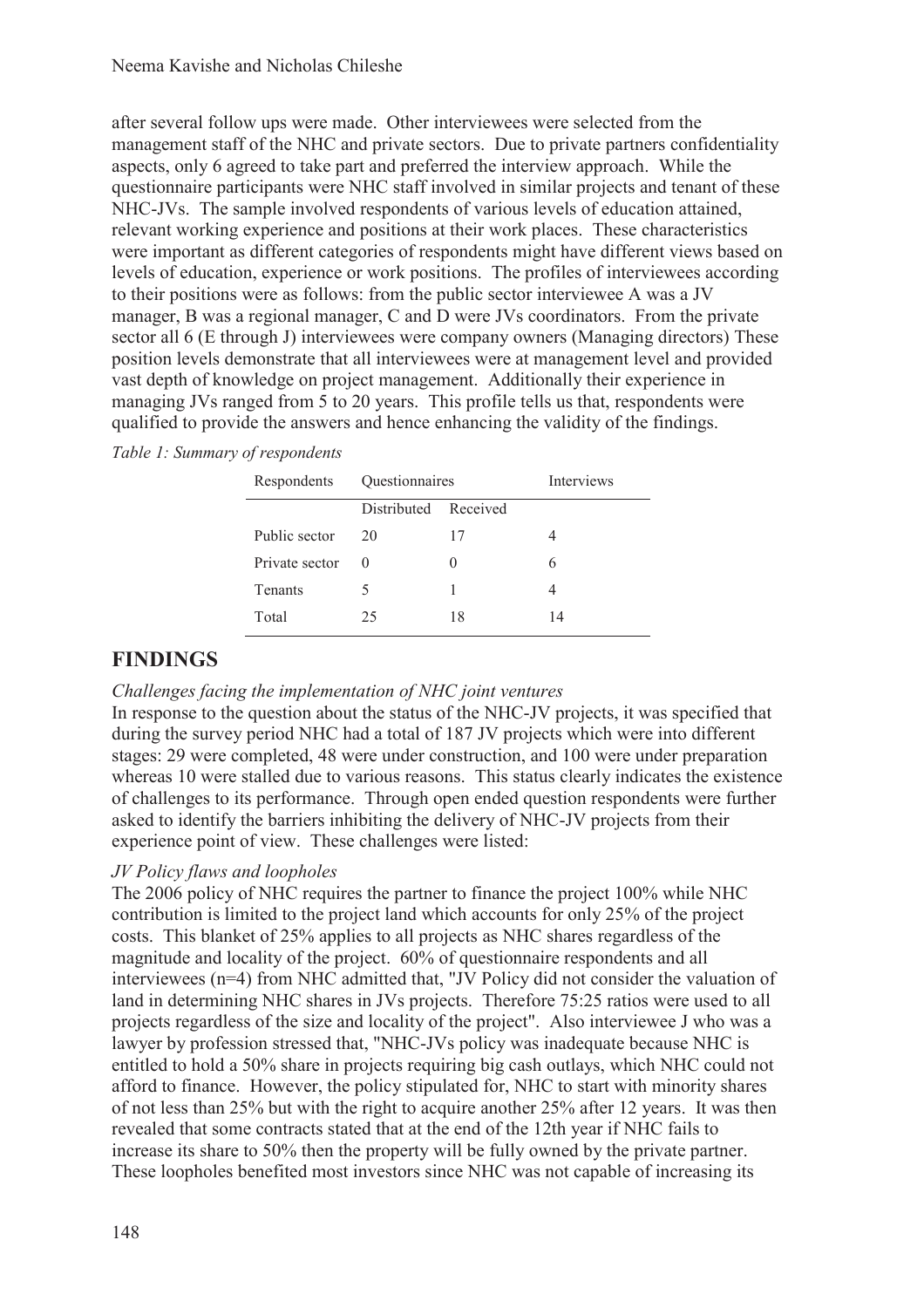share within the stipulated time because of its poor financial situation. This finding agrees with (Mahmud and Zhi, 2009; Minja *et al*., 2013).

#### *Project financing*

90% of the private partners admitted that financing of the JVs project was very difficult because of these given reasons: (a) Partners were not allowed to use the tittle deeds to acquire loans from the banks (b) The interest rates from the banks were very high (c) The financing of the project was 100% left to private partners (d) NHC as a public body did not make any efforts to support the projects or even secure subsidies from the government except on tax exemption on imported materials.

Equally interviews from the public sector claimed that some partners faced financial difficulties few months after the start of the project which led to delays, poor performance and unsuccessful delivery of the projects during project implementation. This happened as a result of private partners submitting false financial report implying mistrust. These results are consistent with (Maagi, 2010; Abdul-Aziz and Kassim, 2011; and Kavishe and An 2016) Example misinformation on private partner financial capacity was ranked the 5th and appeared significant.

#### *Risk sharing*

It was reported by Interviewee A and B that in most cases private partners tend to avoid risk in their business and in some situations they are not willing to take any risk element because they feel it reduces profit and may increase the possibility of failure. For instance interviewee A highlighted that some risks were not identified similarly most private partners were not willing to invest in other regions apart from Dar es Salaam and Arusha due to fear of market risk. This finding was also ranked first in the similar study from Tanzania (Minja *et al*., 2013). Equally, a Malaysian (Mahmud and Zhi, 2009) study identified similar finding.

#### *Loss of rental income*

Respondents from both the public ( $n=4$ , 100%) and private ( $n=4$ , 66%) commented that NHC loses more rental income from the properties committed to partnerships. The loss occurs when NHC terminates tenancies and demolish properties while financiers are not yet ready for takeover or when there are delays to accomplish the construction process. This challenge implies lack of adequate planning and communication as is ranked 1st in Kavishe and An (2016) and poor risk identification as attributed by Minja *et al*., (2013)Thus, NHC should put in place a clear strategic plan that will clearly describe the responsibilities of both the public and private partners. A good plan or contract will include a clearly defined method of dispute resolution.

#### *Getting vacant possession of plots resulted into conflicts*

Majority of the partners 90% attributed this has been a major challenge as tenants and exowners of properties refuse to vacate the plots or buildings even after being given official notice to leave. When redevelopment has to begin, still they continued to resist orders for vacation of premises. As a result, conflicts arises where the private partners have in most cases undertaken the role of evicting these occupants and this process has proved to be lengthy and costly as some cases were taken to court. In the literature review conflict appeared as a major challenge in JV projects (Abd-Karim *et al*., 2014).

## *Stalled projects*

The study also revealed that there are a number of projects which have been stalled as reported earlier mainly due to financial difficulties facing the partners. NHC respondents revealed that, their experience shows that most of the projects which failed to take off on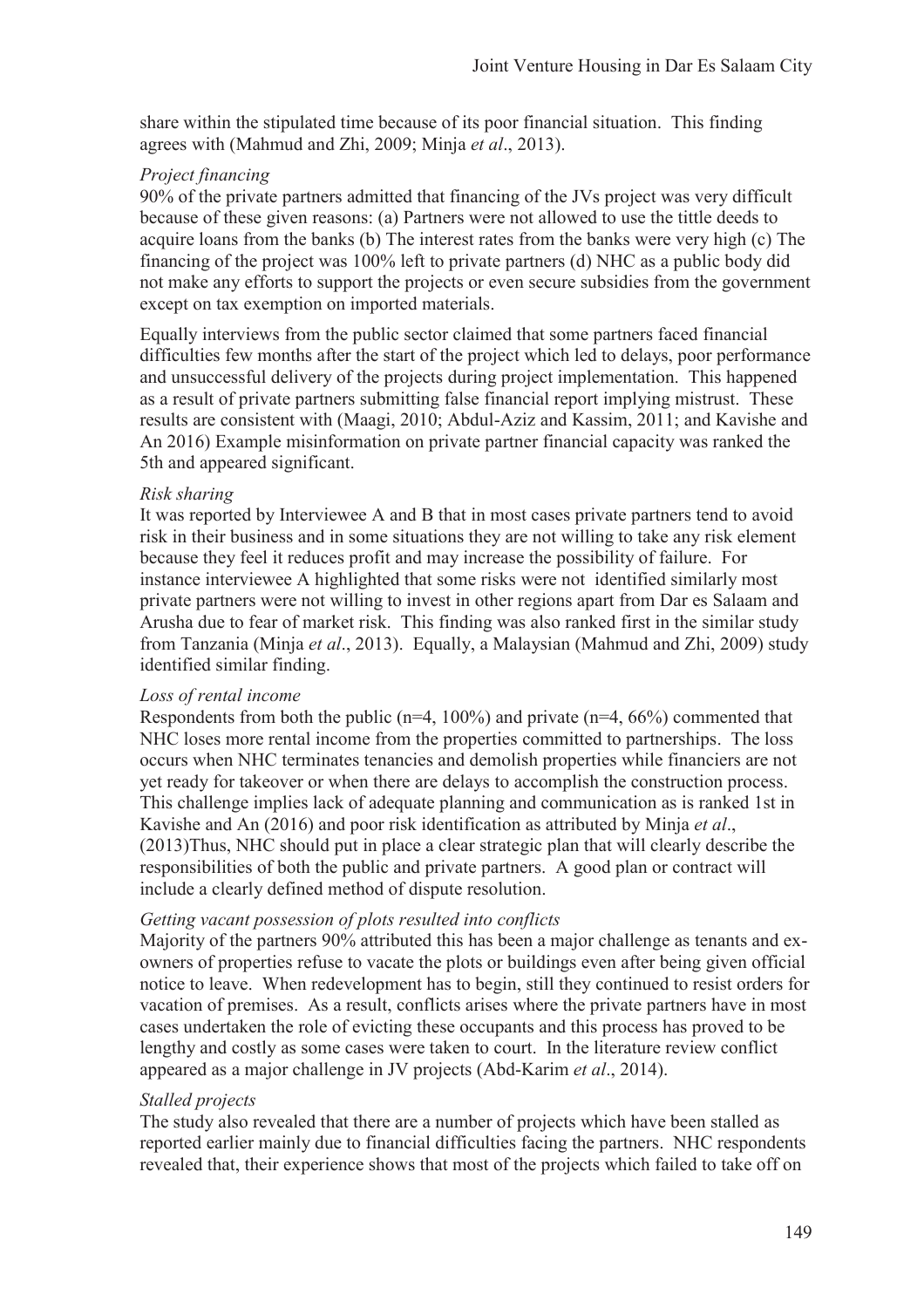time belong to indigenous investors bearing in mind that partners had to finance the project by 100%. The aspect of poor risk management and financial incapacity further reveals their negative impact. Based on the equity theory, Scheer *et al*., (2003) claims, equity improves firm's level of commitment and involvement, which promotes collaboration however he warned that a presumption should not be made that firms/parties always behave in line with the equity theory predictions.

### *Poor communication*

All NHC respondents claimed that both JV agreement and NHC policy insists on mutual involvement of the partners in decision making in issues such as appointment of contractors and consultancy, share apportionment, property management etc. However, private partners tend to operate not in favour of the JV agreement and policy. The study observed that in many instances, partners make their own decisions over the project without involving NHC. For instance Partners may decide to rent part of stalled projects without NHC's consent. Furthermore it was noted that some private partners made changes on the design without getting public partner concern. A vivid example was proved in 2013 when the private partner was permitted to erect10 floors instead the developer erected a 16-storey structure which collapsed and resulted into hazardous situation. This finding implies that NHC had inadequate project management and monitoring (Kavishe and An 2016) More so, private partners had the freedom to select their own contractors and make own decision on the JVs project. These findings also demonstrated the existence of 'inequity' from the Equity theory (Adams 1965 in Zhang and Jia 2010) among the Tanzanian NHC-JV partners.

## *Assessing effectiveness of NHC JV projects*

Assessment of any project performance should consider whether there are areas or indicators of changes and improvements that benefit the beneficiaries of the project. It further considers how well the production of project results contributes to the achievement of the project purpose. In this study context the success (benefits) of the NHC-JVs was measured under the following key criteria: (a) Property value (b) increase in rental income (NHC revenue) (c) tenants' satisfaction (d) Housing Development and (e) timely completion

## *Enhancing property values*

Interviewee A and B confirmed that, based on the valuation report done in 1996 for old buildings by different valuation firms, values of the new buildings have increased over a hundred folds. The 2009 survey done by Proper Consult (T) Limited shows that the increase in value of new buildings see Table 2 are accredited to many factors including modernizing services and facilities of the building such as provision of swimming pools, air conditioning, lifts and other facilities. It is no doubt that the JVs buildings are more worthy than the previous buildings constructed by NHC itself. This finding agrees with benefits identified by Norwood and Mansfield, (1999).

## *Increase in rental income (NHC revenue)*

94% of questionnaire respondents identified that through JVs, the NHC managed to increase its rental income because the new properties were modern and new. This finding was further evident by Interviewee (A, B, C, and D) who attributed that, "the increment is facilitated by the privilege played by the private sectors as partners are able to charge market rent rates as opposed to NHC's rates" . Table 2 below justifies the growth in rent considering the annual collection before and after redevelopment for second and third projects listed. Financial strength has been identified in the literature among the benefits for JVs (Girmscheid and Brockmann, 2010).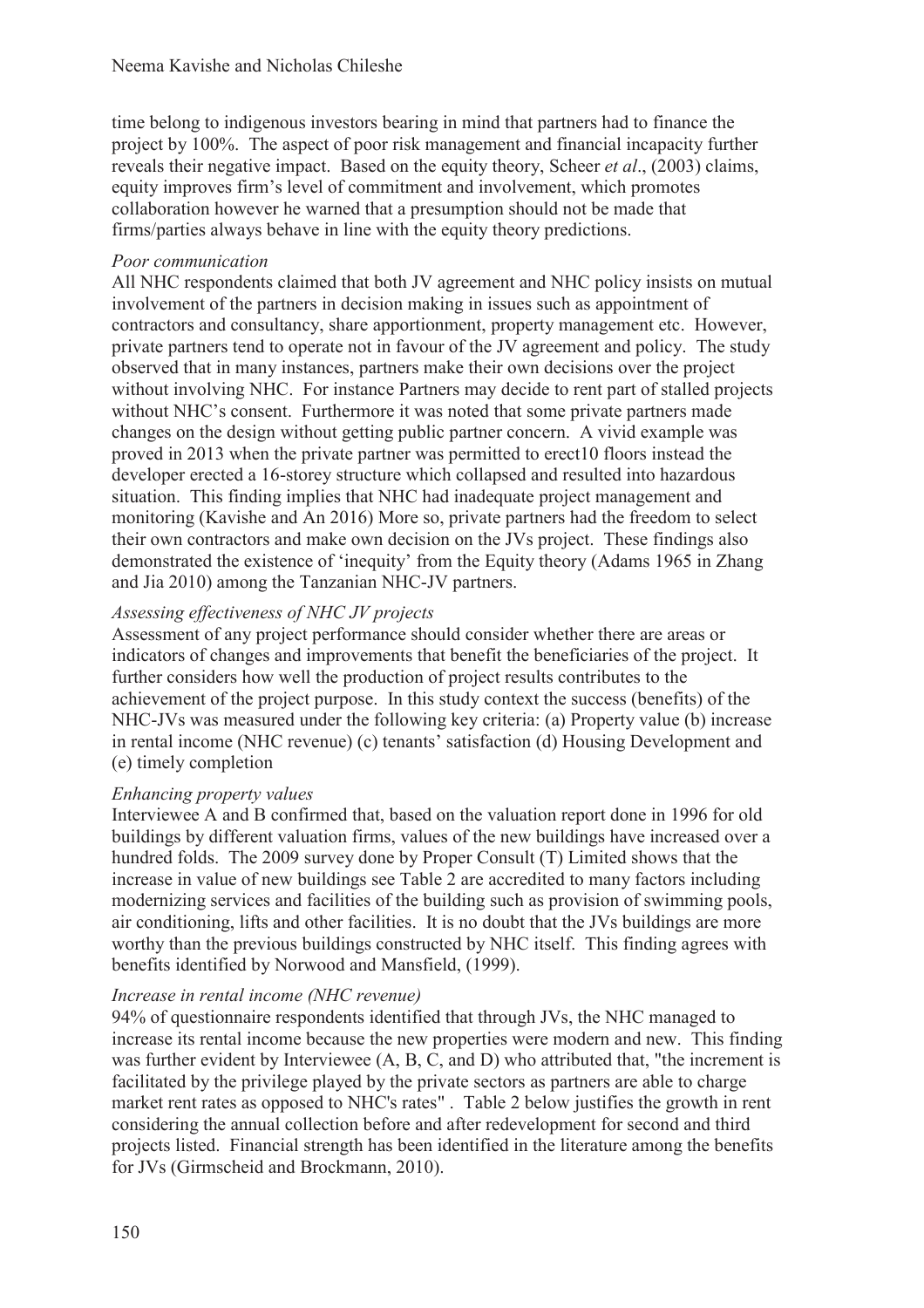| Plot       | Location        | 1996  | 2009   | $\frac{0}{0}$<br><i>ncrease</i> | Annual<br>rent before | Annual rent<br>after |
|------------|-----------------|-------|--------|---------------------------------|-----------------------|----------------------|
| $16/1 - 4$ | Pugu road       | 198.4 | 4096.2 | 1964                            | N/A                   | N/A                  |
| 39A        | A.H.Mwinyi road | 192.4 | 3100   | 1511                            | 1,885.7               | 115,992              |
| 16&18/30   | Swahili/Naru    | 162.0 | 4831.4 | 2882                            | 11.490.8              | 12,7920              |
| 92         | Dakawa-Chang    | 105   | 2100   | 1884                            | N/A                   | N/A                  |

*Table 2: Comparison of Property Market Values in 1996 and 2009 (Tshs'Million)*

*Source: NHC Valuation Reports of 1996 and 2009 Notes: Exchange rate (£1 = TZS 2786.76) as produced by OANDA website 05/03/17.* 

#### *Housing development*

As defined clearly in Section 4 of the National Housing Act No. 2 of 1990, one of the major responsibilities of the new NHC was to facilitate the provision of high quality houses and other buildings for use by members of the public for residential, business, industrial and other purposes. Interviewees C and D identified that by 2010 NHC managed to construct 234 apartments or units under JVs as compared to only 71 units that existed in the old buildings. The increment of housing units is about 230%. Residential units marked the highest increase in number from 39 to 181 units which is equivalent to 364%. This finding implies that, through housing development there is a boost to local economy as evidenced on section 4.2.5 and is consistent with Vivek and Richey, (2013).

#### *Tenants' satisfaction and environmental sustainability*

Most of the NHC plots committed in JVs are those which host abandoned buildings typically in poor condition. Interviewee respondents (tenants) claimed that rehabilitation and redevelopment of such buildings have brought them back into a condition that is suitable for human habitation. Tenants strongly affirmed that "NHC-JV properties are of better quality and standard compared to the non JV projects but the rents have also increased to reflect the value". On the other hand, the replacement of old buildings by rehabilitated or redeveloped new buildings has changed the impression and appearance of towns and has created environmental sustainability. Therefore these results supports the 2030 agenda for sustainable development (JVs considered as tools for strategic change) to successful achieve the 11th goal (Make cities and human settlements inclusive, safe, resilient and sustainable).

#### *Economic growth*

NHC JV projects have provided employment opportunities; add business premises, storage facilities and hotel apartments which promote the tourism industry. For instance, through JVs NHC built DURBAN and TANSOMA hotels located in the Dar es Salaam City Centre. JVs have significantly contributed directly and indirectly towards poverty reduction through raising individuals' income levels and increasing productivity of the labor force. This finding agrees with (Adnan and Morledge 2003 and Abd-Karim *et al*., 2014)

#### *Timely completion*

Majority of partners acknowledged that JV projects experienced huge delays because of various reasons such as tenants delay in vacating the old properties, partners facing financial difficulties as well as incompetent contractors selected by private partners in order to save cost. It has been identified that majority (over 60%) of NHC JVs faced delays and some ended up being stalled for a long time. However, very few projects undertaken by committed partners were completed on time. For instance Interviewee E claimed to have hired strong team of consultant and clerk of work to report on daily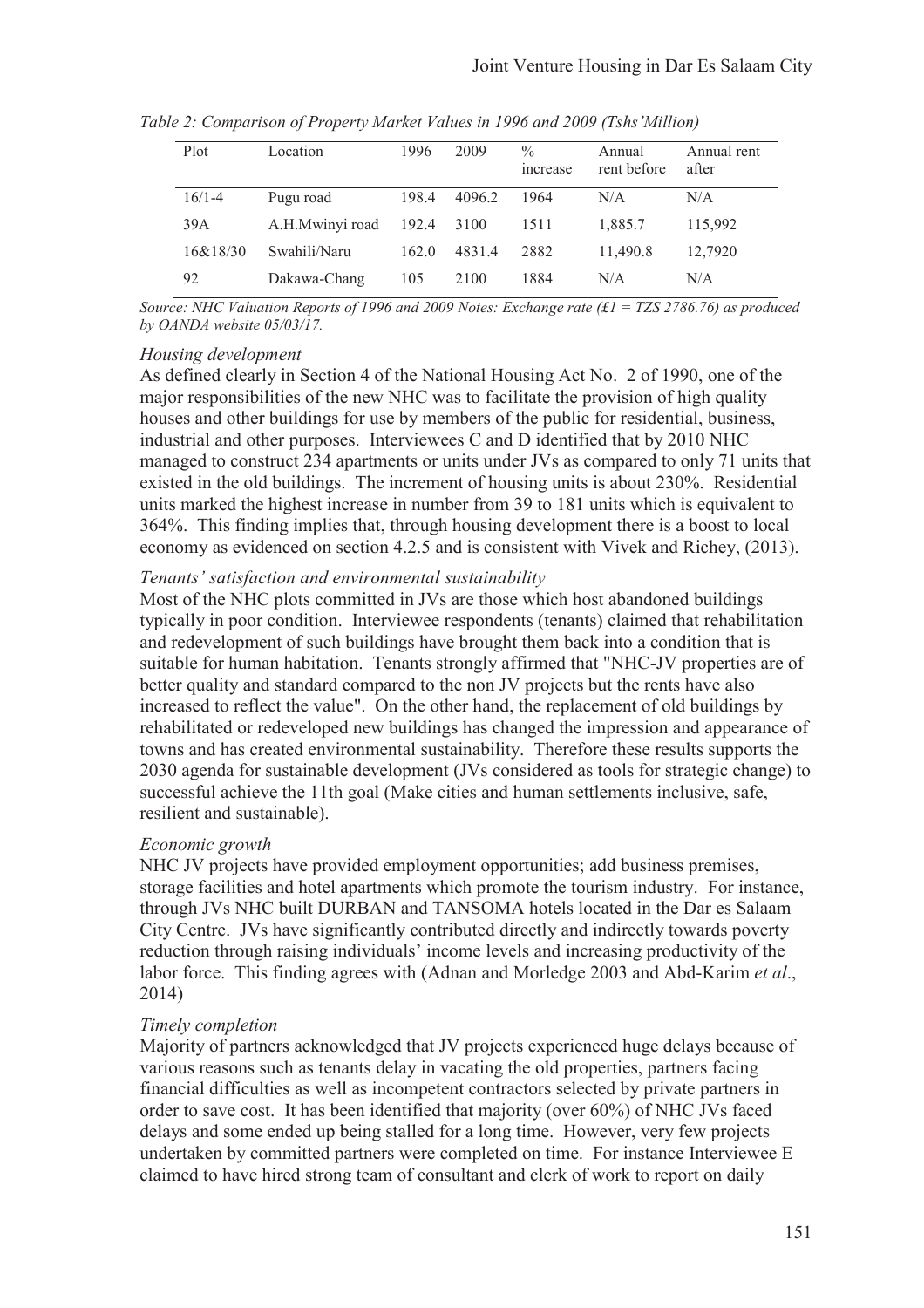performance of work. The above findings are consistent with studies such as Adnan and Morledge (2003)

# **CONCLUSIONS**

The purpose of this study was twofold; firstly, to identify the challenges facing NHC-JV projects, and secondly, to assess the effectiveness of the projects. The identified findings have important implications for JV partners and managers. It was revealed that the NHC-JVs encountered a number of challenges including: inadequate financing capacity, risk sharing, loss of rental income, conflicts in getting vacant possession of plots, stalled projects and poor communication. Regardless of the existing challenges the study acknowledged that some benefits such as improvement of the quality and value of buildings and increase in rental income, tenants' satisfaction, timely completion and progress of housing development were realized. However, based on equity theory the challenges demonstrated the existence of 'inequity' among the Tanzanian JV partners with the private partners given the upper hand in dealing with the majority of the issues.

The study's results are expected to assist both local and international practitioners seeking to undertake JVs in Tanzania. Secondly, an increased awareness of the challenges affecting the utilisation of JVs would enable the practitioners to develop appropriate coping mechanisms for overcoming the identified challenges. From a theoretical perspective, the study enabled the testing and confirmation of the Theory of Constraints and Equity theories within a lesser investigated context of Tanzania.

## **REFERENCES**

- Abd-Karim, S, Marani, D A, Danuri, M M and Mohamed, O (2014) Managing conflicts in joint venture projects. *International Journal of Property Sciences*, **4**(1), 1-15.
- Abdull-Aziz, A-R and Kassim, P J (2011) Objectives, success and failure factors of housing public-private partnerships in Malaysia. *Habitat International*, 35(1), 150-157.
- Adnan, H (2008) An assessment of risk management in joint venture projects (JV) in Malaysia. *Asian Social Science*, **4**(6), 99-106.
- Adnan, H B and Morledge, R (2003) *Joint venture projects in Malaysian construction industry factors critical to success*. *In*: Greenwood, D J (Ed.), *Proceedings of the19th Annual ARCOM Conference*, 3-5 September 2003, University of Brighton. Association of Researchers in Construction Management, Vol. 2, 765-74.
- Akintoye, A, Beck, M and Kumaraswamy, M (Eds.) (2016) *Public Private Partnerships: A Global Review*. CIB Series TG72: Public Private Partnerships. Report for the International Council for Research and Innovation in Building and Construction, CIB General Secretariat, Delft: The Netherlands, 32.
- Alrashdan, A A and Almujamed, H I (2017) Joint ventures in the real estate sector: The critical factors to consider for success. *Journal for Global Business Advancement*, **10**(1), 89-107.
- Easterbrook, S, Singer, J, Storey, M-A and Damian, D (2008) Selecting empirical methods for software engineering research. *In*: F Shull, J Singer and D Sjoberg (Eds) *Guide to Advanced Empirical Software Engineering*. London: Springer, 285-311.
- Famakin, I, Aje, I and Ogunsemi, D (2012) Assessment of success factors for joint venture construction projects in Nigeria. *Journal of financial management of property and construction,* **17**(2), 153-165.
- Girmscheid, G and Brockmann, C (2010) Inter- and intra-organizational trust in international construction joint ventures. *Journal of Construction Engineering and Management*, ASCE, **136**(3), 353-360.